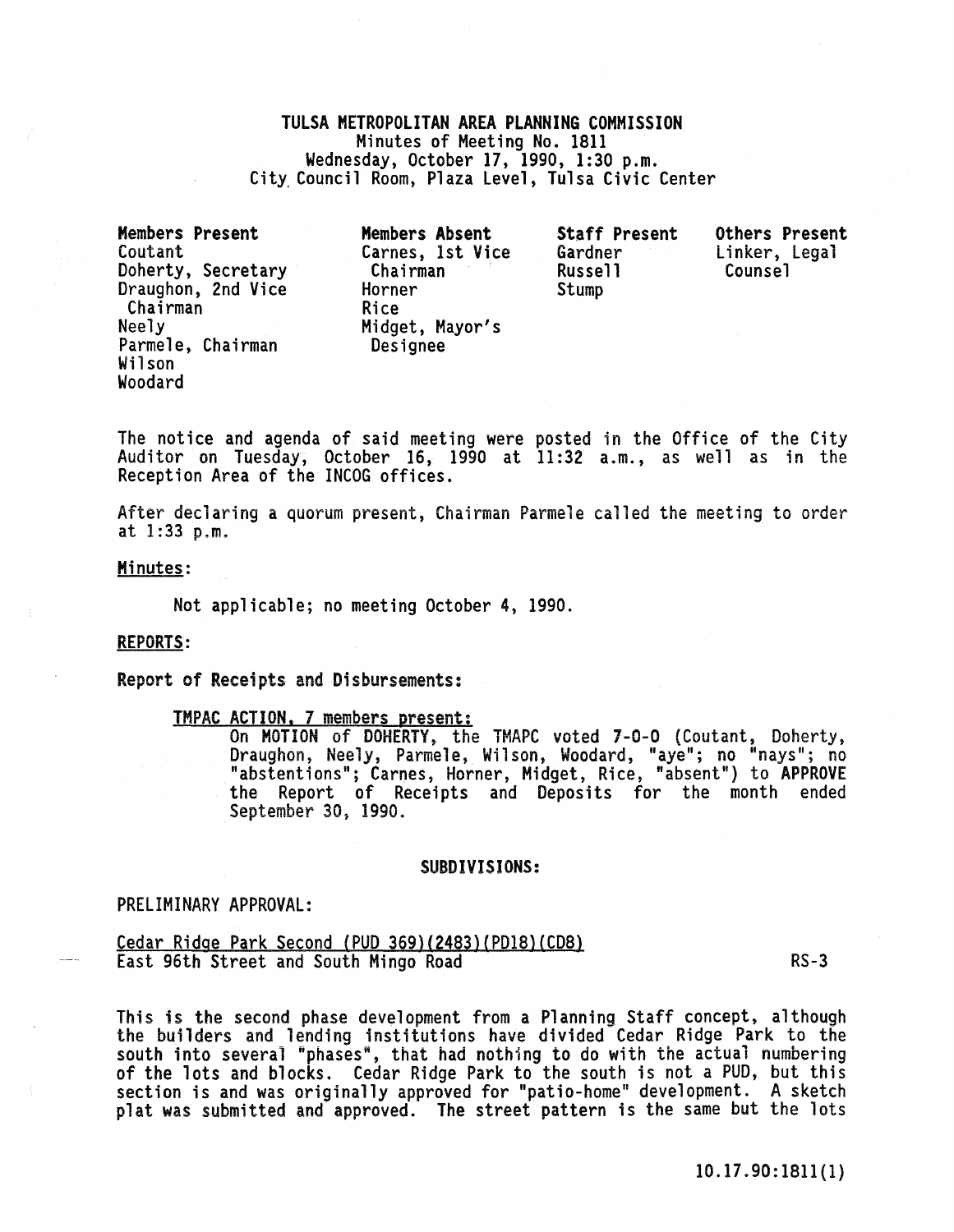have been enlarged and this plat is now a typical single-family detached RS-3 subdivision. A minor amendment to the PUD is pending to permit reduction of lot width from 69' to 58' on some lots and some variances of the building lines.

The plat will serve as the detail site plan for this PUD. The remainder of PUD 369, which is unplatted north of Block 6, will be platted as another phase<br>later. (See list of conditions below for requirements on the remaining<br>unplatted land.)

The Staff presented the plat with the applicant represented by Dwight Claxton and Joe Donelson.

Staff advised that there may be some PUD requirements that would change the plat. If this is the case, the PUD requirements would prevail and the plat would have to comply with the PUD. (Condition  $\#$  1)

Traffic Engineering recommended a break in the collector, possibly in the vicinity of S. 93rd E. Avenue. Specific design subject to review and approval by Traffic Engineering.

The TAC voted unanimously to recommend approval of the PRELIMINARY plat of Cedar Ridge Park Second, subject to the following conditions:

- 1. All conditions of PUD 369, as amended, shall be met prior to release of final plat, including any applicable provisions in the covenants or on the face of plat. PUD conditions applicable to the remaining unplatted tract shall be filed by separate instrument, subject to approval of the format by City Legal Department.
- 2. Show intersection of Mingo and 97th Street and identify Woodbine for reference.
- 3. Covenants & restrictions: SECTION I, 1.1 ... add line regarding no structures on the easements.

SECTION II, 2.4 ... last line; amend to read: "If a garage entry has access to a side street on a corner lot, the garage must be set back at least 20 feet from the property line. Structures must face the most restrictive building line." (Other changes may be made in the PUD section of the covenants as a result of the pending PUD amendment. Covenants should agree with PUD conditions as approved.)

- 4. Utility easements shall meet the approval of the utilities. Coordinate<br>with Subsurface Committee if underground plant is planned. Show with Subsurface Committee if underground plant is planned. additional easements as required. Existing easements shall be tied to or related to property line and/or lot lines.
- 5. Water plans shall be approved by the Water and Sewer Department prior to release of final plat.

10.17.90:1811(2)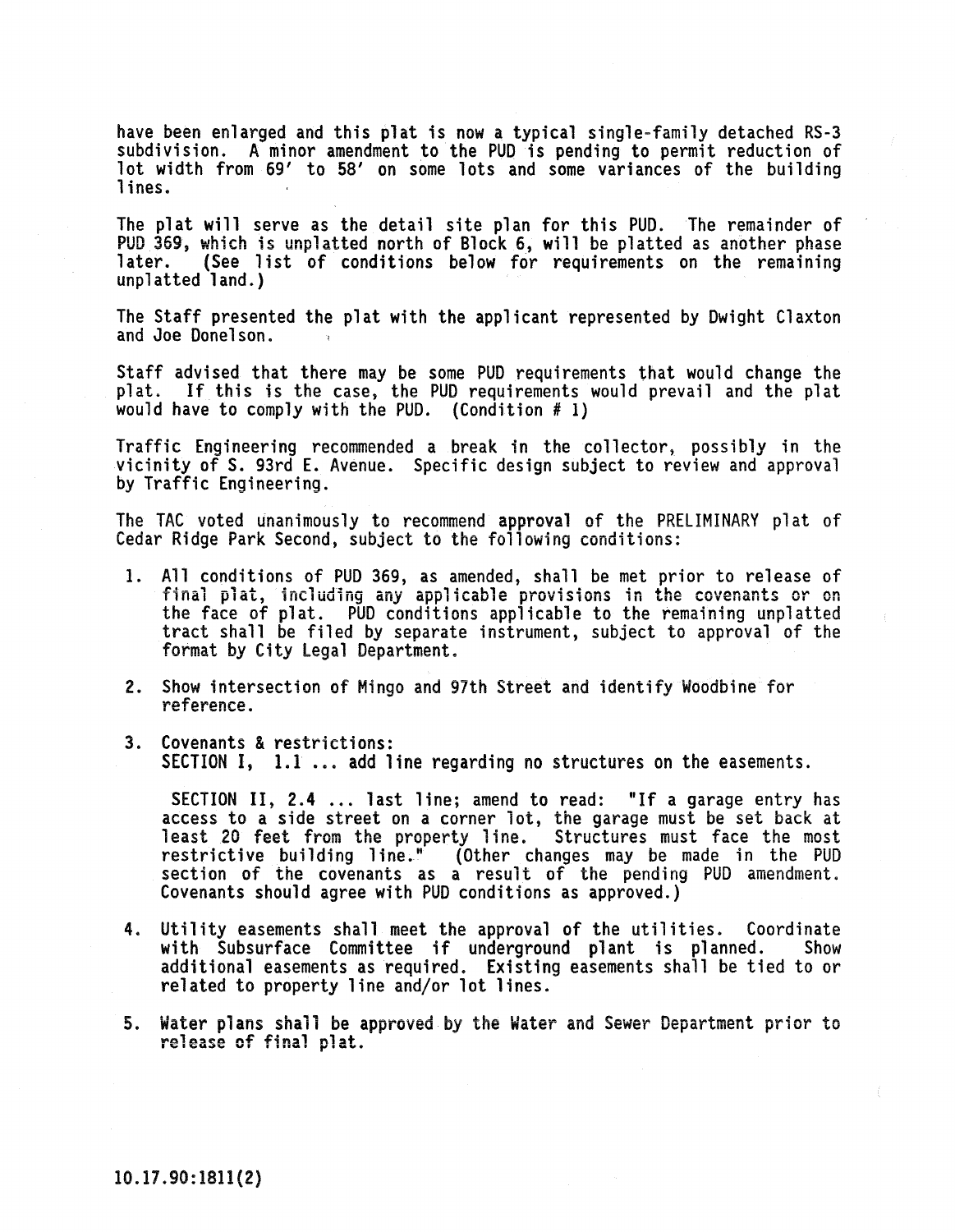- 6. Pavement or landscape repair within restricted water line, sewer line, or utility easements as a result of water or sewer line or other utility repairs due to breaks and failures, shall be borne by the owner(s) of the  $lot(s)$ .
- 1. A request for creation of a Sewer Improvement District shall be submitted to the Water and Sewer Department prior to release of final plat.
- 8. Paving and/or drainage plans shall be approved by Stormwater Management and/or City Engineer, including storm drainage, detention design, and Watershed Development Permit application subject to criteria approved by the City Council.
- 9. A request for a Privately Financed Public Improvement (PFPI) shall be submitted to the City Engineer. (Subdivision Regulations require sidewalks on both sides of collector streets.)
- 10. A topo map shall be submitted for review by TAC (Subdivision Regulations). Submit with drainage plans as directed.
- 11. Street names shall be approved by City Engineer and shown on plat.
- 12. It is recommended that the developer coordinate with Traffic Engineer during the early stages of street construction concerning the ordering, purchase and installation of street marker signs. (Advisory, not condition for plat release.)
- 13. It is recommended that the appl icant and/or his engineer or developer coordinate with the Tulsa City/County Health Department for solid waste disposal, particularly during the construction phase and/or clearing of the project. Burning of solid waste is prohibited.
- 14. The key or location map shall be complete. (Show "Star Center" and "State Farm Service Center")
- 15. Include language in covenants for Limited Access along Mingo and the expressway.
- 16. A "letter of Assurance" regarding installation of improvements shall be submitted prior to release of final plat. (Including documents required under 3.6-5, Subdivision Regulations.)
- 17. All (other) Subdivision Regulations shall be met prior to release of final plat.

# PUD 369-1: Minor Amendment to permit single-family dwellings. West side of South Mingo Road at East 96th Street South

PUD 369 is +/- 37.2 acres in size and located at the southwest corner of South Mingo Road and the proposed Mingo Valley Expressway. The PUD has been approved for 220 single-family patio home units (4,000 square feet lot area) and 18 single-family conventional dwellings (6,900 square feet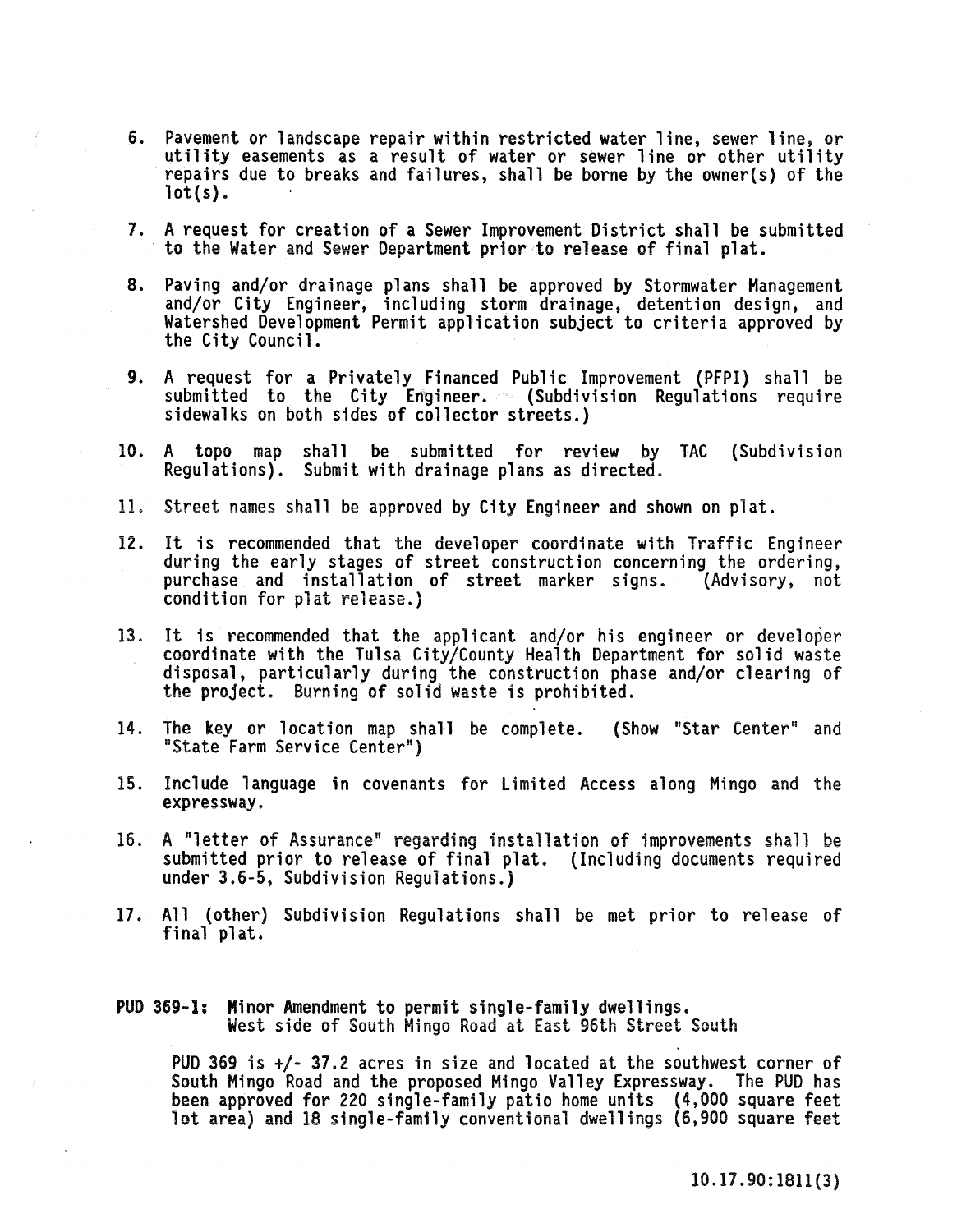lot area). The applicant is proposing to change 24.53 acres of the patio home area to conventional single-family dwelling types and permit either patio home or conventional dwelling types on the balance 12.71 acres.

Staff is generally supportive of the requested minor amendment, but cannot support a development scheme which leaves the higher intensity<br>patio home development on the interior of the section surrounded by lower intensity development. Staff would be supportive of the remaining<br>12.71 acres of potential patio home development being shifted to the South Mingo Road frontage which is more in accordance with policies of the Comprehensive PTan. Staff would also note that RS-3 zoning requires a 35' setback from arterial streets (South Mingo Road) and the applicant's plot plan shows a 25' setback. As the attached letter from Mr. J. D. Henry with the Oklahoma Department of Transportation states, a noise abatement wall is planned for the north side of the Expressway to buffer the eXisting single-family dwellings and any noise abatement for the south side should be the responsibility of the developer. The applicant is not proposing any noise abatement structures or features. In fact, he is proposing that homes be allowed to be built closer to the expressway than standard zoning would allow.

With the following modified conditions Staff recommends APPROVAL of Minor Amendment PUD 369-1.

Standards for Phase I and Phase II

Permitted Use: Single-family Dwellings Maximum Number of Dwelling Units: 170 (amended to 185 by TMAPC) Minimum Lot Area: 6,000<br>Minimum Lot Width: 57' Minimum Lot Width: 57'<br>Livability Space per Dwelling Unit: 3,300 SF Livability Space per Dwelling Unit: Minimum Yards: As required in an RS-3 District\* Maximum Structure Height:

\*Except the minimum yard adjacent to the expressway right-of-way is 35' (amended to 30' by TMAPC and and a minimum required yard of 30' adjacent to Mingo Road)

Comments & Discussion:

Much discussion was held concerning the proper setbacks from the arterial and the rear yard along Mingo and the expressway.<br>Concern about the separation from the noise generated by the expressway and the need for open space between expressways and single family dwellings was apparent.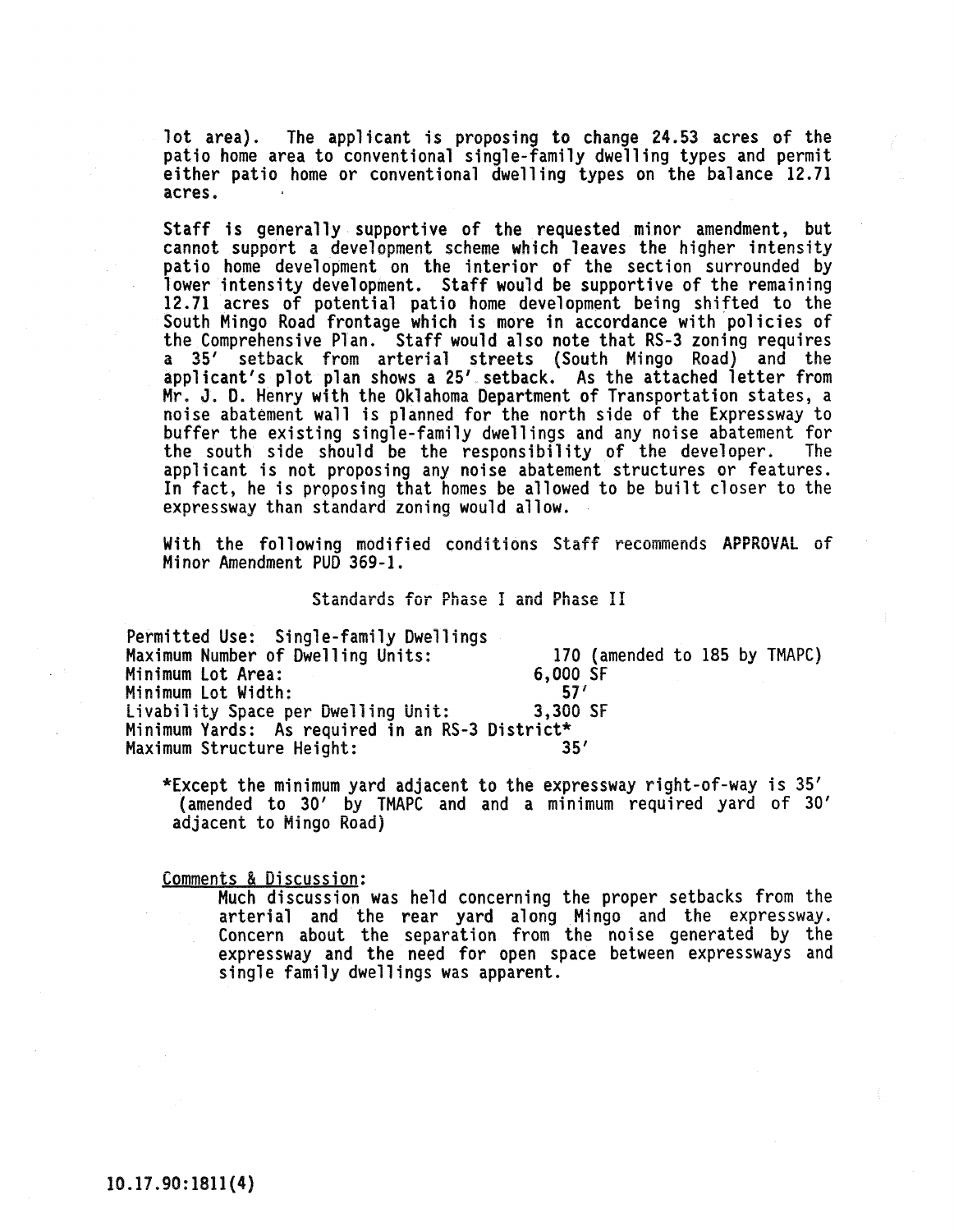TMPAC ACTION. 7 members present: On MOTION of DOHERTY, the TMAPC voted 6-0-1 (Coutant, Doherty, Draughon, Parmele, Wilson, Woodard, "aye"; no "nays"; Neely "abstaining"; Carnes, Horner, Midget, Rice, "absent") to APPROVE the Preliminary Plat and Detail Site Plan for Cedar Ridge Park Second per staff conditionsand to APPROVE Minor Amendment PUD 369-1 as recommended by staff with the following amendments: 30' yard adjacent to the expressway in all of the PUD, and change the density proposed by staff ro a maximum number of dwelling units in both phases of 185.

### PLAT WAVIER REQUEST: Section 213

# Quail Ridge Addition (PUD 221-D) (2894)<br>South side of East 43rd Place east of South 129th East Avenue

The TAC reviewed this request on March 13, 1990 and recommended approval, subject to the conditions as listed in the agenda. Applicant did not apply for the lot split and waiver of plat nor have any PUD documents been filed as far as staff can determine. Applicant now wants

to proceed so a plat waiver request and a lot split have been formally applied for. The Planning Commission approved the Major Amendment to the PUD on March 28, 1990 and the City Commission approved on April 17, 1990. The implementing Ordinance No. 17317 was published May 4, 1990. Therefore, staff recommends approval of the waiver request subject to the following conditions:

- 1. Grading and drainage plan approval by Department of Stomwater Management through permit process.
- 2. PUD conditions applicable to lot 11, Block 9 that must be amended because of the Major Amendment to PUD 221-D shall be filed of record by separate instrument, the format being subject to approval of the Ctiy Attorney and the content and compliance with the PUD being subject to review by staff.
- NOTE: The lot split is being processed as a prior approval" and will comply with TAC recommendations. No utility easements were required. Signage is addressed in the PUD requirements. Draft of the amended covenants has been submitted by Applicant's attorney.

Comments and Discussion:

Staff recommended approval including the PUD conditions being recorded by separate instrument. Mr. J. lyon Morehead, 2727 East 21st Street, Tulsa, Oklahoma was present representing the applicant.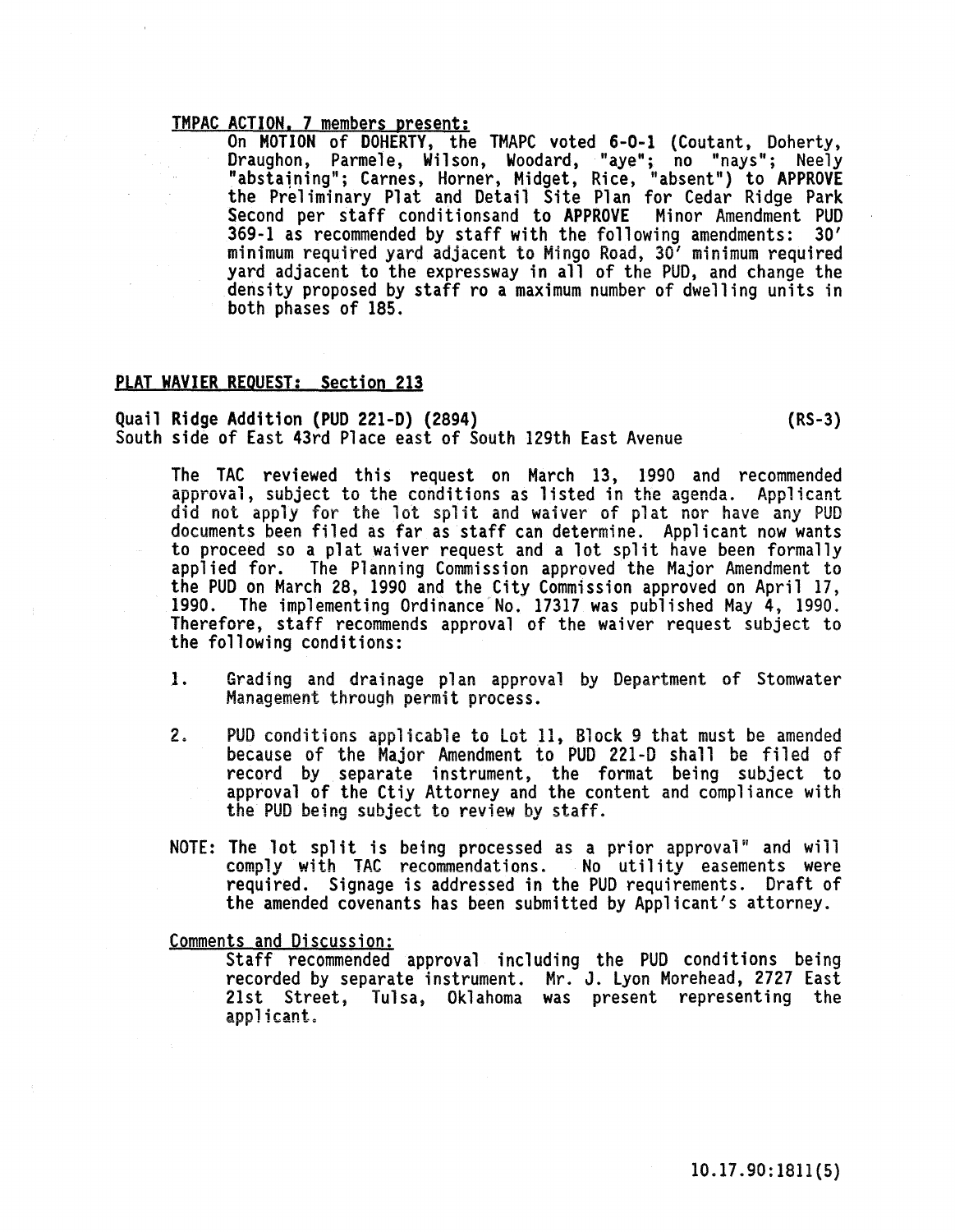**TMPAC ACTION, 7 members present:**<br>On MOTION of DOHERTY, the TMAPC voted 6-0-1 (Coutant, Doherty, On MOTION of DOHERTY, the TMAPC voted 6-0-1 (Coutant, Doherty, Neely, Parmele, Wilson, Woodard, "aye"; no "nays"; Draughon, "abstaining"; Carnes, Horner, Midget, Rice, "absent") to APPROVE the Plat Waiver Request for Quail Ridge Addition as recommended by staff.

### Z-3647 TERRACE DRIVE (793) 2331 East 13th Place (CS)

This is a request to waive plat of Lot 13, Block 10 of the above named subdivision. The property contains an existing house that will be utilized as an office. All improvements are in place and no new right-of-way or conditions will apply. The TMAPC waived the platting requirement on lot 1 abutting this lot on the north, and on the remainder of Lot 14 (which contians an outdoor advertising sign) to the east. Most of this block was re-zoned all at one time, with possible plans to clear the whole block and completely redevelop the area. These plans did not materialize and all the lots in the block still remain in individual ownership, Staff does not see any objection to a waiver on this lot since the existing building will be utilized and nothing will be gained by a plat or re-plat. It is recommended the request be approved, noting that the provisions of Section 213 have been met by the existing plat.

TMPAC ACTION. 7 members present: On MOTION of WILSON, the TMAPC voted 7-0-0 (Coutant, Doherty, Draughon, Neely, Parmele, Wilson, Woodard, "aye"; no "nays"; no "abstentions"; Carnes, Horner, Midget, Rice, "absent") to APPROVE the Plat Waiver Request for Z-3647 Terrace Drive as recommended by TAC and staff.

### I-6113 THE VILLAGE AT WOODLAND HILLS (PUD 379-A) (283) West side of South Memorial at 68th Street.  $(CS)$

This is a "housekeeping" request to cover a strip of CS zoning approved in connection with PUD 379-A. It is approximately 55' x 842' and is covered by platted lots in Lot 1, Block 1 and parts of lots 1 & 2, Bleok 2 of the above subdivision. All the controls and conditions have been made through PUD 379A. Since the property was already platted and PUD 379-A applies, it is recommneded that the plat requirement be waived noting that the existing plats<br>and PUD fulfill the requirements of Section 213 of the Code. (This request and PUD fulfill the requirements of Section 213 of the Code. (This request was initiated by staff and the zoning officer from Building Inspection to clear up the record keeping. All the restrictions were applicable and made in the platting processes.)

### Comments & Discussion:

Mr. Stump, in response to questions from Ms. Wilson, stated that the zoning officer issued a building permit without the plat waiver having been accomplished. development was permitted without waiver being granted or a plat recorded covering all the property. Therefore part of the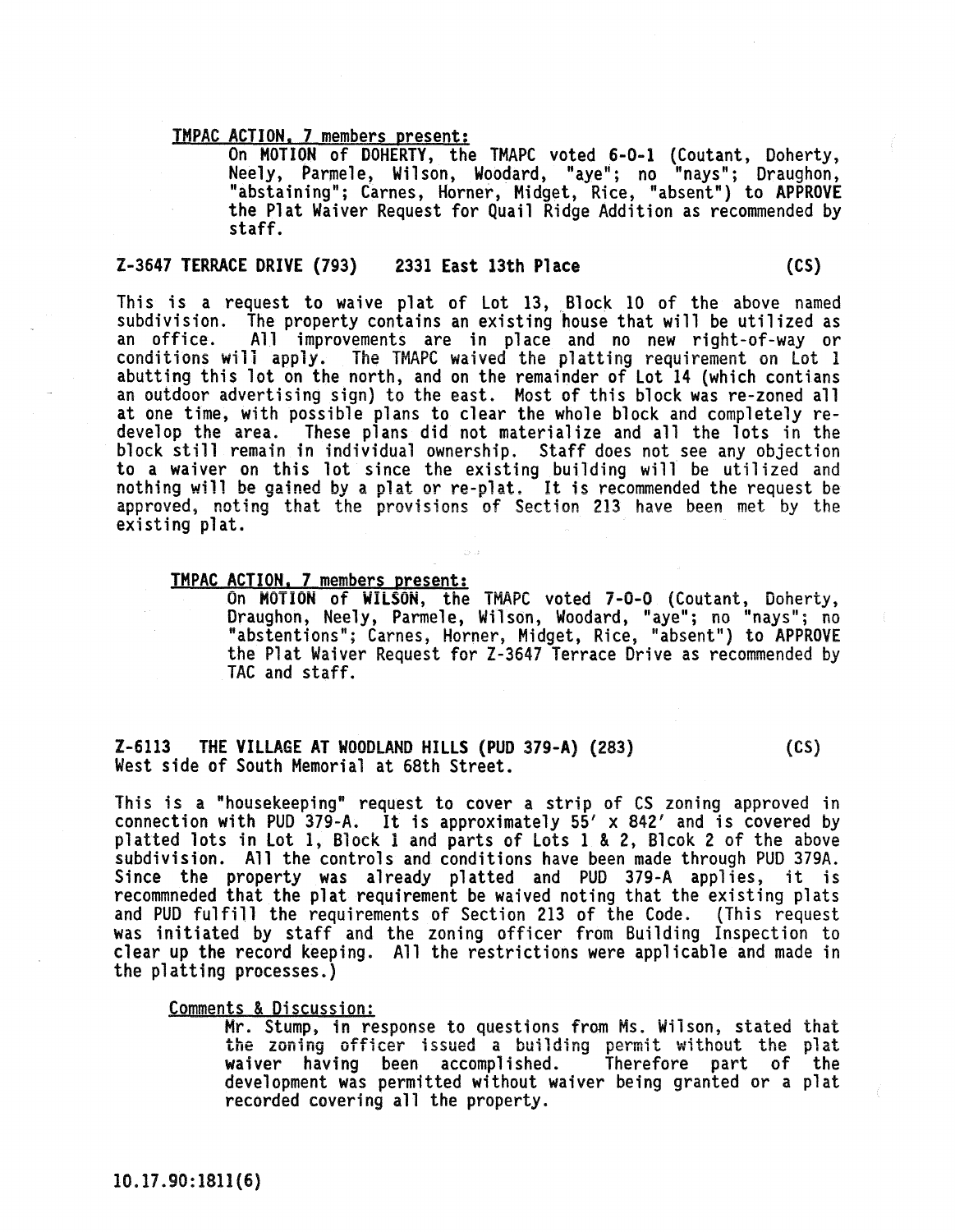TMPAC ACTION. 7 members present: On MOTION of COUTANT, the TMAPC voted 7-0-0 (Coutant, Doherty, Draughon, Neely, Parmele, Wilson, Woodard, "aye"; no "nays"; no "abstentions"; Carnes, Horner, Midget, Rice, "absent") to APPROVE the Plat Waiver Request for Z-6113 The Village at Woodland Hills as recommended by staff.

## BOA-15541 RICHFIELD ADDITION (2193) 3323 South Jamestown Avenue

213 of the Code.

This is a request to waive plat on Lot 6, Block 2 of the above named subdivision. The Board of Adjustment has approved its use as a parking lot in conjunction with the existing church to the south. (A tie contract will be executed in connection with the Board of Adjustment case.) Since the executed in connection with the Board of Adjustment case.) propoerty is already platted, all improvements are in place and right-of-way on Jamestown complies with the Street Plan, staff recommends approval of the waiver, noting that the existing plat will satisfy the provisions of Section

TMPAC ACTION. 7 members present: On MOTION of WILSON, the TMAPC voted 7-0-0 (Coutant, Doherty, Draughon, Neely, Parmele, Wilson, Woodard, iiayeil ; no "nays "; no "abstentions"; Carnes, Horner, Midget, Rice, "absent") to APPROVE the Waiver Request for BOA-15541 Richfield Addition as recommended by staff.

### LOT SPLITS FOR RATIFICATION OF PRIOR APPROVAL:

L-17360 (2283) Hunters Glen Association l-17361 (2894) 11th & Mingo Valley Association L-17362 (393) Shorts Carwash l-17363 (1893) Neely/Boswell

Staff advised that all items were in order.

TMPAC ACTION. 7 members present: On MOTION of WOODARD, the TMAPC voted 6-0-1 (Coutant, Doherty, Draughon, Parmele, Wil son, Woodard, "aye"; no "nays"; Neely "abstaining"; Carnes, Horner, Midget, Rice, "absent") to RATIFY the above listed lot splits which have received prior approval as recommended by staff.

10.17.90:1811(7)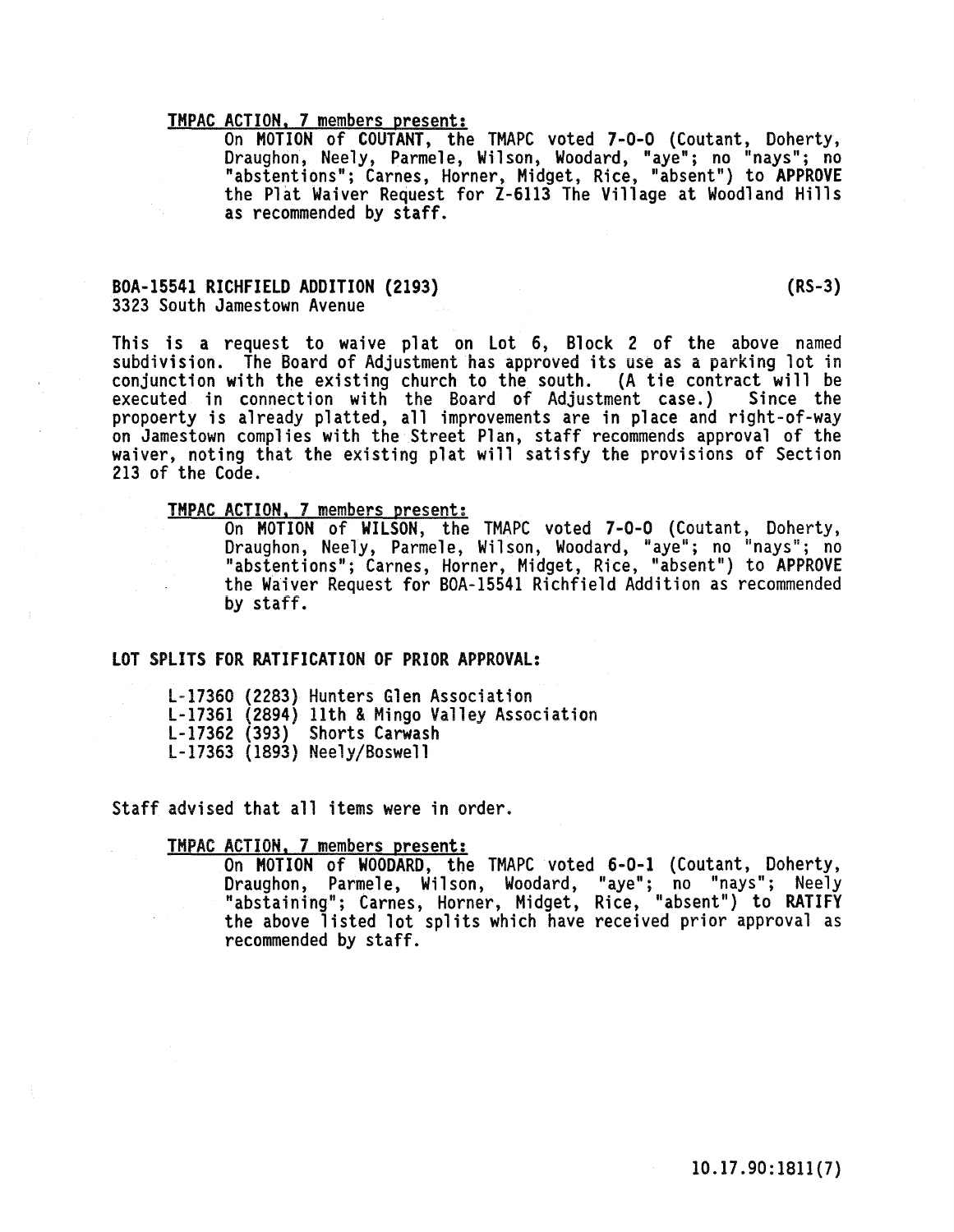### OTHER BUSINESS:

## PUD 288-7: Minor Amendment of rear yard from 35' to 22' . West of the southwest corner of East 26th Place South and South Birmingham Place.

### Staff Recommendation:

The subject tract has an underlying zoning of RS-l with PUD 288 and is described as lot 12, Block 1, Eight Acres Addition. The tract has double frontage with a private street to the south and East 26th Place South, a public street to the north. The applicant is requesting a minor amendment to the required 35' rear yard (yard abutting East 26th Place South) to 22' to permit a single-family dwelling now under construction.

After field investigation and review of the applicant's submitted plat of survey, Staff finds the request to be minor in nature and consistent with the original PUD. A six foot tall fence and mature elm trees will screen and buffer the encroachment from the abutting properties to the north. Staff would also note there are a number of minor amendments and encroachments in the PUD.

Therefore, Staff recommends APPROVAL of minor amendment 288-7 subject to the applicant's submitted survey. Note the survey is to the stemwall and the brick facing will add approximately one additional foot.

TMPAC ACTION. 7 members present: On MOTION of WILSON, the TMAPC voted 6-0-1 (Doherty, Draughon, Neely, Parmele, Wilson, Woodard, "aye"; no "nays"; Coutant "abstaining"; Carnes, Horner, Midget, Rice, "absent") to APPROVE the the minor amendment from the required 35' rear yard to 22' as recommended by staff.

### NEW BUSINESS:

Chairman Parmele advised that a letter had been received from Bill Hinkle requesting that the TMAPC agree to the appointment of a twelfth commissioner from Osage County. He further stated that the mayor's office has been advised and they have requested that some background legal research be conducted. Mr. linker was asked to research the matter. Mr. Doherty pointed out that the Pawhuska-Osage County Metropolitan Area Planning Commission would subjegate<br>their authority over areas within the twelve square miles lying within Tulsa's fenceline and the TMAPC would assume control of that area.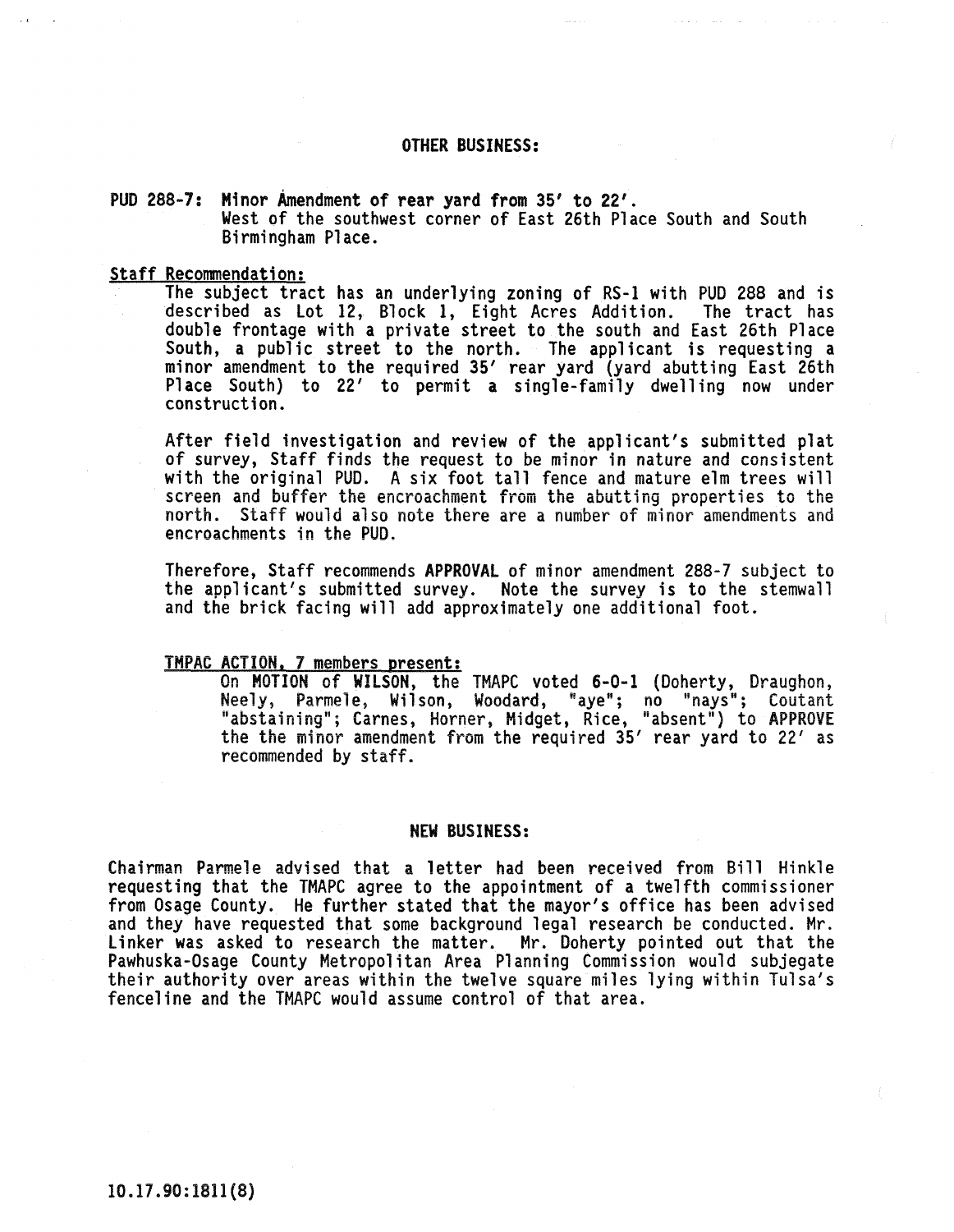There being no further business, the Chairman declared the meeting adjourned at 2:31 p.m.

Date Approved: ehairman ATTEST: 7 MG Secretary